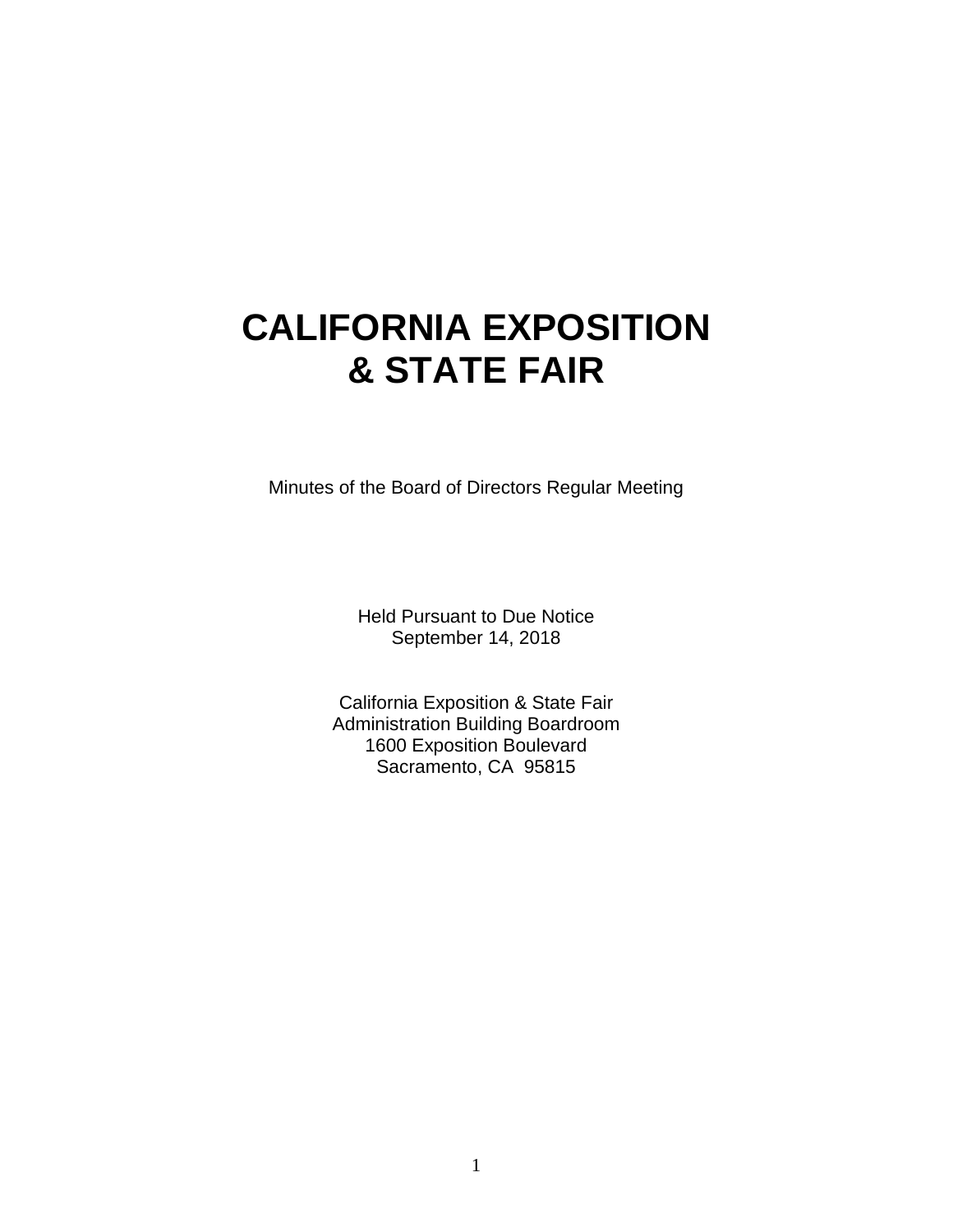#### **Directors Present**

Director Rina DiMare, Vice Chair Director Sonney Chong Director Jess Durfee Director Corny Gallagher Director Rex Hime Director K. Mark Nelson

#### **Directors Absent**

Director Rima Barkett, Chair Director David Mallel Director Tony Ortiz

#### **Staff Present**

Rick Pickering, Chief Executive Officer (CEO) Tom Martinez, Chief Deputy General Manager (CDGM) Samantha Brown, Deputy General Manager, Administration (DGM) Margaret Mohr, Deputy General Manager, Business Development & Marketing (DGM) Marcia Shell, Assistant General Manager, Expo Events (AGM) Rachelle Weir, Programs Manager Jay Carlson, Ag Programs Manager Sue O'Brien, Recording Secretary Jen Koga, Finance Zane Glaser, Finance Jim McGonigle, IT

#### **Others Present**

Brian Honebein, Event Partnership Amber Williams, un/common Randy Brink, Goodwill Ambassador

\*May not include all others present in the room or arriving late.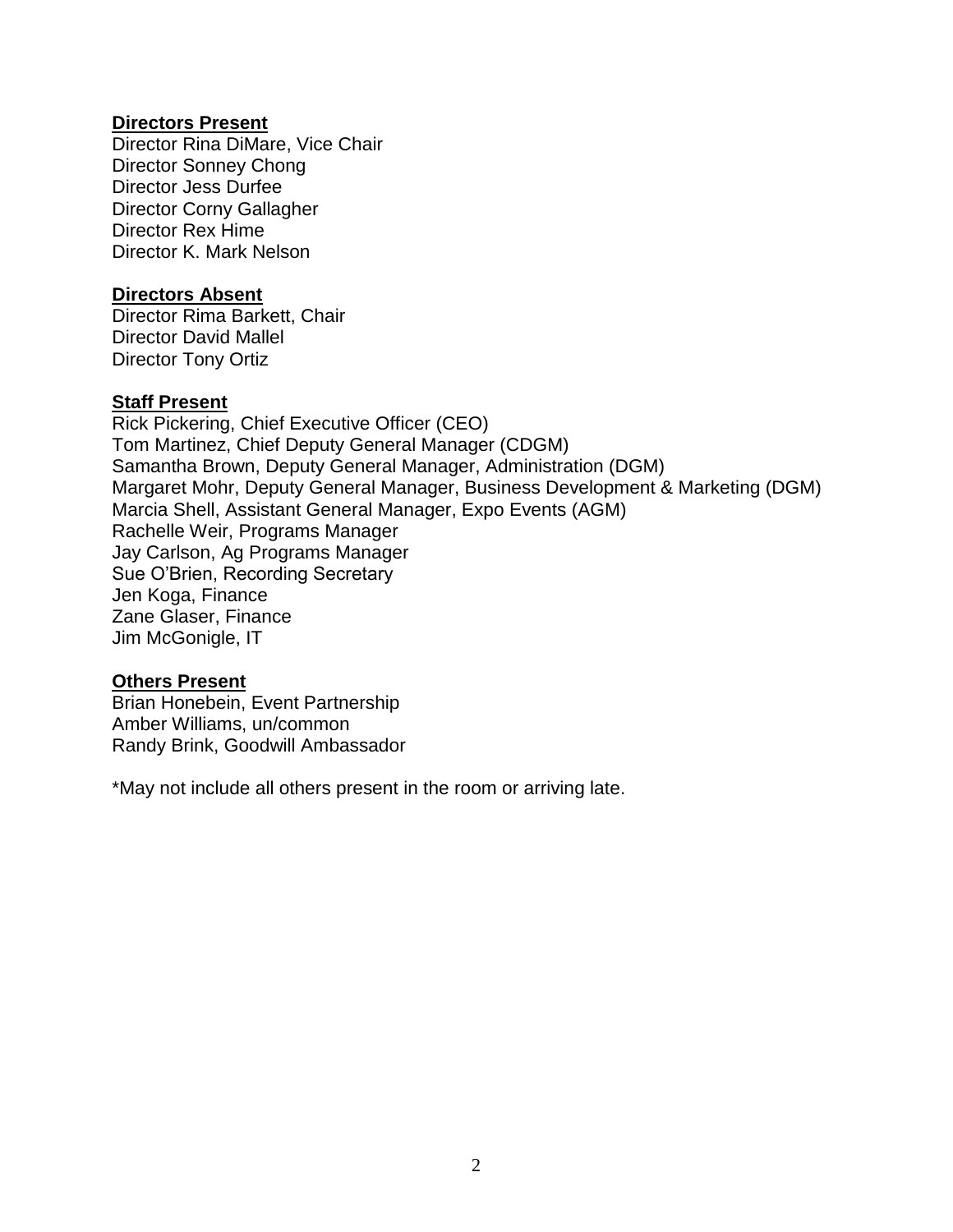## **1. CALL TO ORDER**

The meeting was called to order by Randy Brink at 12:35 p.m. Vice Chair DiMare dispends with the reading of the Missions Statement, Policy Statement and Public Comment Statement.

## **2. ROLL CALL**

Roll call was taken and a quorum was present. Chair Barkett, Director Mallel and Director Ortiz were not present and asked to be excused. **Motion:**

It was moved by Director Hime and seconded by Director Durfee to excuse the absence of Chair Barkett, Director Mallel and Director Ortiz. **All in favor, motion carried unanimously.**

## **3. PLEDGE OF ALLEGIANCE**

Vice Chair DiMare asked Director Gallagher to lead the Board and Staff in the Pledge of Allegiance.

## **4. INTRODUCTION OF GUESTS & STAFF**

Introduction of Guests and Staff were made around the room.

# **5. PRESENTATION**

None

# **6. MINUTES OF MEETING**

- **a.** Accept Cultural Advisory Council Meeting Minutes of March 8, 2018, as presented
- **b.** Accept Cultural Advisory Council Meeting Minutes of April 12, 2018, as presented
- **c.** Accept Cultural Advisory Council Meeting Minutes of May 10, 2018, as presented
- **d.** Accept Agricultural Advisory Council Meeting Minutes of February 20, 2018, as presented
- **e.** Accept Agricultural Advisory Council Livestock & Animal Care Committee Meeting Minutes of May 20, 2015, as presented
- **f.** Accept Agricultural Advisory Council Livestock & Animal Care Committee Meeting Minutes of April 14, 2016, as presented
- **g.** Accept Agricultural Advisory Council Livestock & Animal Care Committee Meeting Minutes of April 5, 2017, as presented **Motion:**

Director Durfee moved to accept items "a" through "g" as presented. Director Hime seconded the motion. **All in favor, motion carried, unanimously.**

**h.** Approve Board Committee Meeting Minutes of June 1, 2018, as presented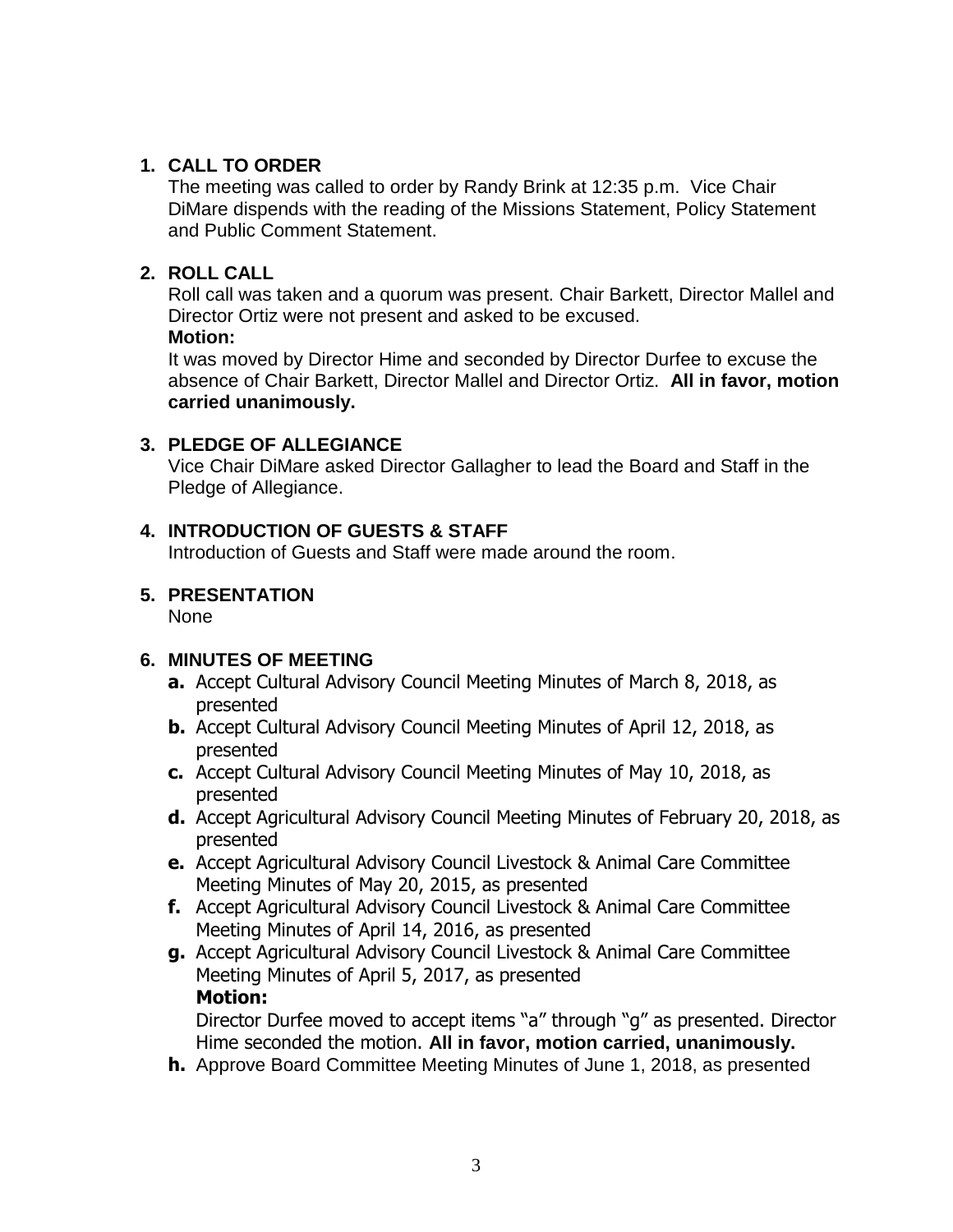**i.** Approve Board Meeting Minutes of June 1, 2018, as presented Items "h" and "i" have been moved to the November 2, 2018, agenda

## **7. COMMITTEE AND STAFF REPORTS**

**a.** Annual State Fair Committee – Director Durfee

Director Durfee reported out that the committee had been briefed by the Exposition Facility, Operations & Events department, Programs department and Marketing department regarding the 2018 California State Fair. Amber Williams of un/common presented a power point regarding advertising and trends during the 2018 State Fair. Director Durfee continued that the only business item was the recommendation of 2019 State Fair dates.

#### **Motion:**

Director Durfee on behalf of the committee moved that this body approve 2019 State Fair dates for July 12-28, 2019. Director Hime seconded the motion. **All in favor, motion carried unanimously.**

**b.** Finance Committee – Director Gallagher

Director Gallagher reported out that the committee had a discussion regarding notification to the finance committee members about Service Contacts and Purchase Orders requiring notification and approval be made available sooner to the committee members. Director Gallagher then proceeded to review staff report with the Board of Directors.

#### **Motion:**

Director Hime recommended to give the legislative committee and staff the authority to pursue the possibility of a Budgetary line item for operations. Director Gallagher moved the motion and Director Chong seconded the motion. **All in favor, motion carried unanimously.**

## **8. FINANCIAL REPORTS**

- **a.** Service Contracts Requiring Notification
- **b.** Service Contracts Requiring Approval

## **Motion:**

Director Gallagher reported that the Finance Committee recommends/moves that the Board approve the contract with the Sheriff's Department. Director Nelson seconded the motion. **All in favor, motion carried unanimously.**

- **c.** Purchase Orders Requiring Notification
- **d.** Profit/Loss Statement 2<sup>nd</sup> Quarter Financials
- **e.** Balance Sheet
- **f.** Aged Receivable Report
- **g.** Cash Flow
- **h.** 2018 California State Fair Revenue and Per Caps
- **i.** 2019 Working Budget Document-Draft

## **Motion:**

Director Gallagher reported that the Finance Committee recommends approval of all the financial reports listed as presented. Director Durfee seconded the motion. **All in favor, motion carried unanimously.**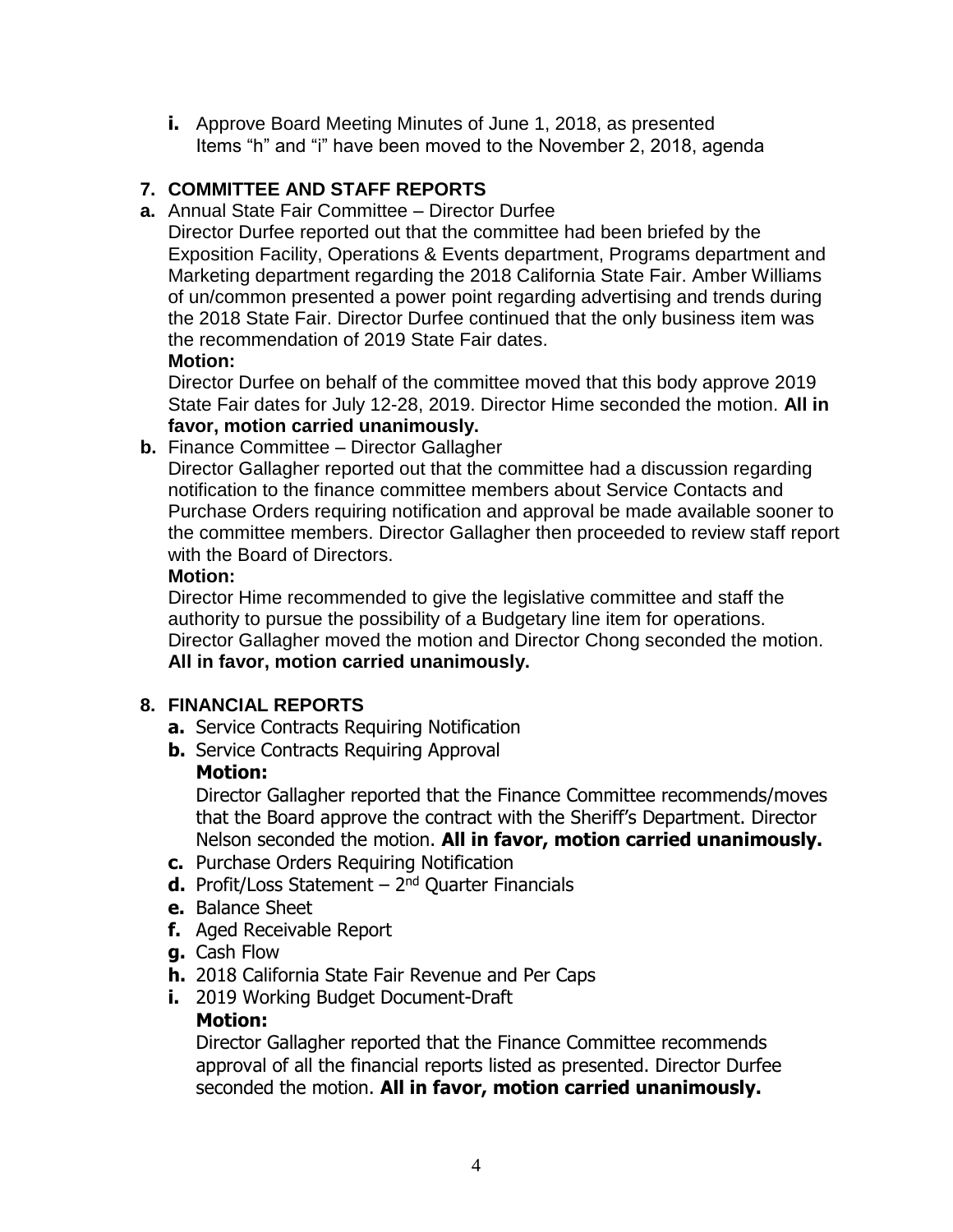#### **9. CORRESPONDENCE** None

#### **10.OLD BUSINESS**

None

#### **11.NEW BUSINESS**

**a.** Recommend 2019 State Fair Dates for approval: July 12-28, 2019 CEO Pickering reported that at this point in time State Fair has 3 weeks of Horse racing for 2019. He mentioned that positive comments were made about the outstanding improvements that were made at Cal Expo along with the fact that Cal Expo State Fair Race Meet was up 17%.

#### **12. MATTERS OF INFORMATION**

- **a.** Public Comment on Matters not on the Agenda
- **b.** CEO Comments

Global Winter Wonderland is returning and is on site setting up their compound.

High Times is planning a  $2<sup>nd</sup>$  event at Cal Expo in October. Working with the City of Sacramento as they don't have a process in place to approve these types of events.

 $\overline{PMP}$  – Sac Republic is in 4<sup>th</sup> place and will have at least one game on their home field. This is in addition to 3 separate large music events.

The Cal Expo team has put together the initial list of projects for Deferred Maintenance and is starting a  $2<sup>nd</sup>$  list based on items from the Sierra West report for another budget request in 2019.

Had an outstanding California State Fair despite of the heat and thanks to the Board Members for attending. Thanks to staff for working to create cool zones, more shade and misters.

**c.** Directors Comments/Agenda Items for Future Meetings

Director Chong – Happy to be back. Need to explore making adjustments for the future of State Fair

Director Nelson - Cultural Advisory Council had a meeting last night and there are several openings on that Council.

Director Hime – Thanks to staff for a tremendous State Fair, and to staff that worked on the Deferred Maintenance budget and looking forward to the retreat.

Director Gallagher – Ditto to Director Hime. Thank you to Acting Chief Robillard for a safe fair. Complements to Tom Martinez and Jaime Ramirez for the Mariachi Competition.

Director Durfee-Thanks to staff for the support of Out at the Fair and looking forward to next year.

Vice Chair DiMare-Thanks to staff and everyone for their good work at the Fair.